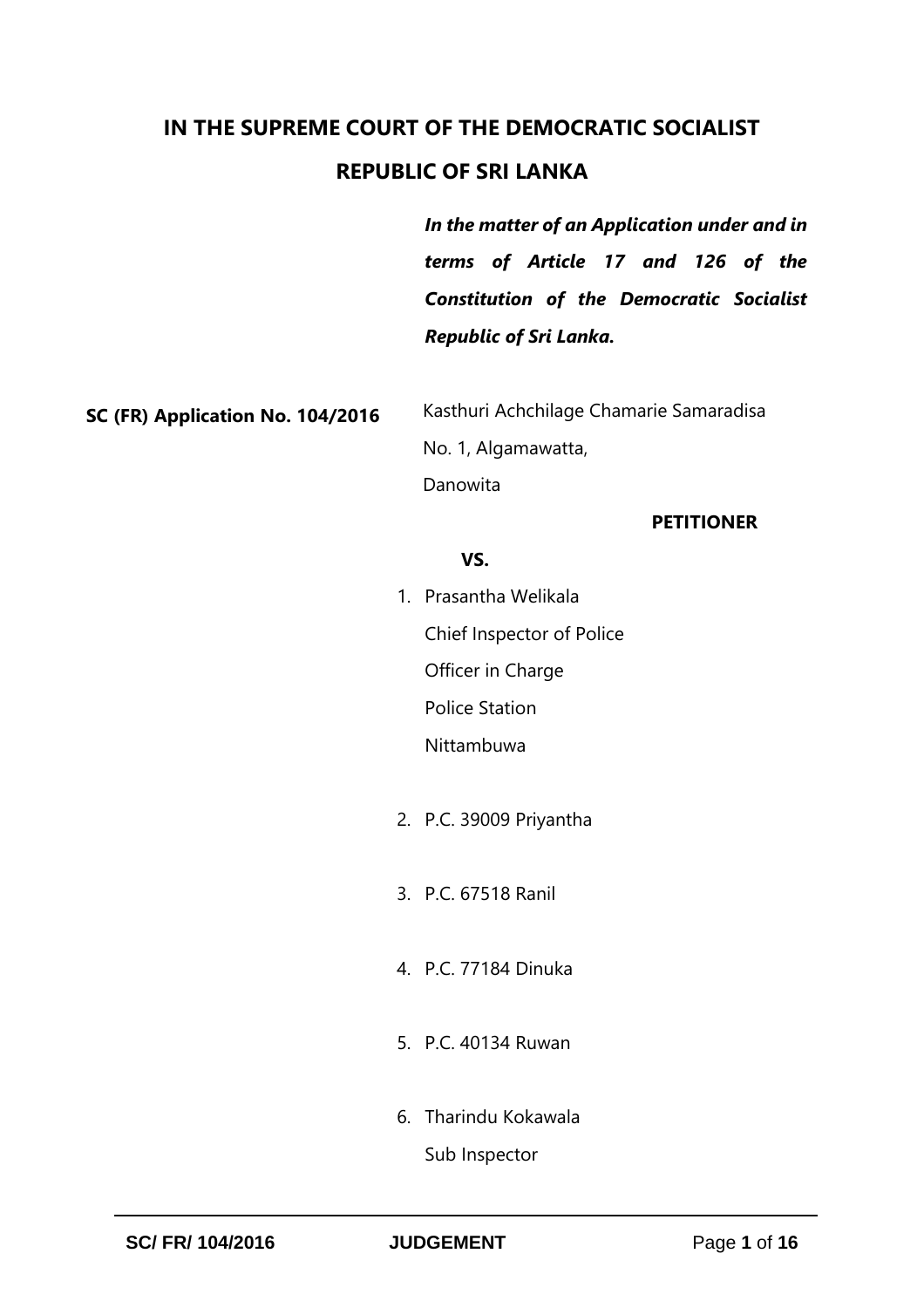All of Nittambuwa Police Station Nittambuwa

- 7. N.K Ilangakoon
- 7A. Pujith Jayasundara Inspector General of Police Police Headquarters Colombo 01
	- 8. Hon. Attorney General Attorney General's Department Colombo 12

#### **RESPONDENTS**

## **BEFORE : P. PADMAN SURASENA J.**

## **S. THURAIRAJA, PC, J.**

## **MAHINDA SAMAYAWARDHENA, J.**

**COUNSEL :** Mr. W. Dayaratne, PC, with Mr. Hirantha Namal Perera for the Petitioner

Mr. Kamal Perera for the 1<sup>st</sup> - 6<sup>th</sup> Respondents

Ms. Induni Punchihewa, SC, for the 8<sup>th</sup> Respondent

**ARGUED ON :** 24th February 2021

WRITTEN SUBMISSIONS : 1<sup>st</sup> - 6<sup>th</sup> Respondents on 18<sup>th</sup> September 2020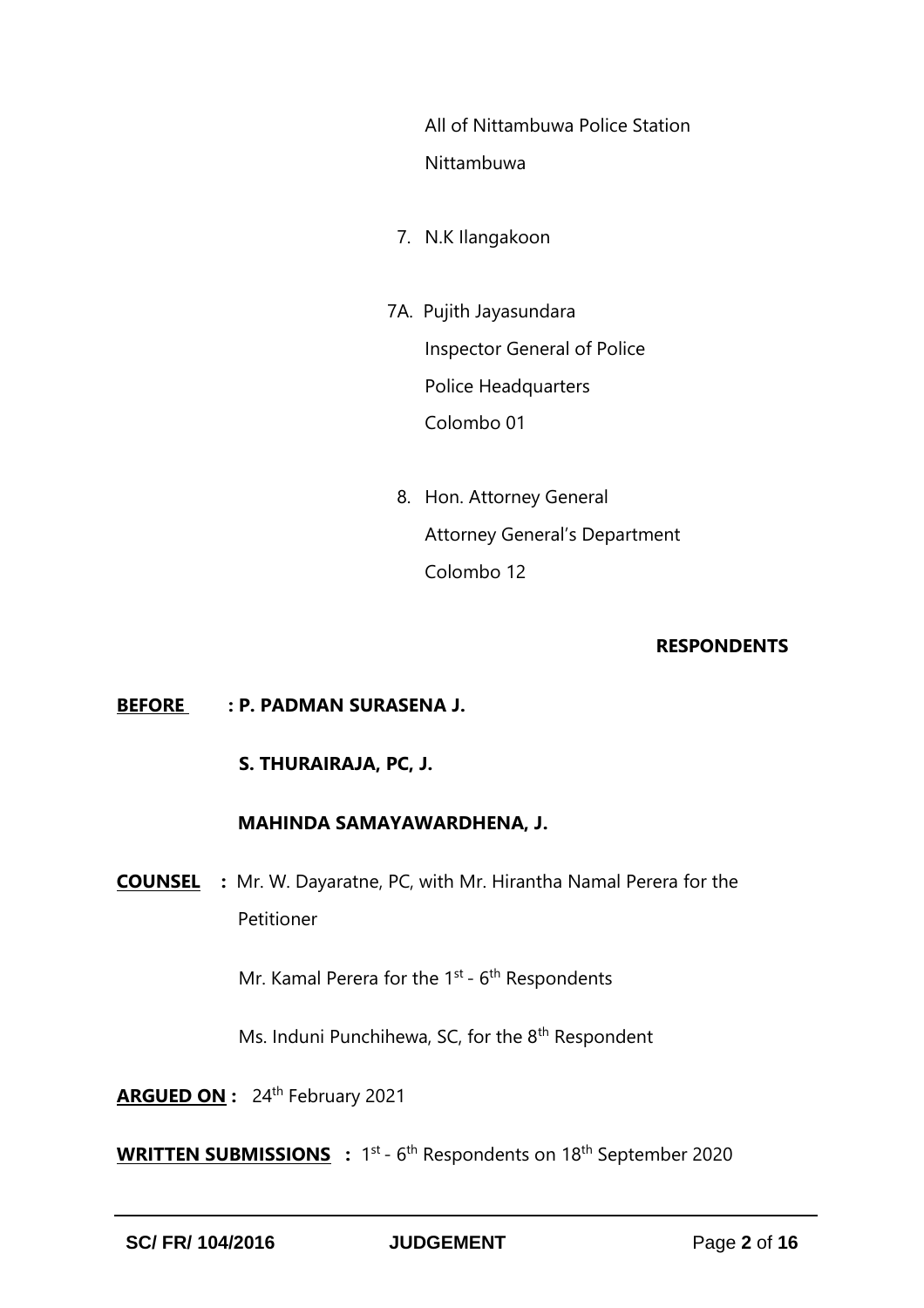8<sup>th</sup> Respondent on 21<sup>st</sup> September 2021

Petitioner on 19th February 2021 and 3rd March 2021

**DECIDED ON** : 6<sup>th</sup> August 2021

### **S. THURAIRAJA, PC, J.**

Kasthuri Achchilage Chamarie Samaradisa; a 30-year-old, 3 months pregnant woman who claims to have a history of an unstable mental condition is the Petitioner to the current case, whose fundamental rights are alleged to have been violated. (Herein after referred to as the **Petitioner**)

The **1 st Respondent** is Prasantha Welikala, who is the Chief Inspector of Police, Officer in Charge of the Nittambuwa Police Station; the Police Station that conducted the arrest of the Petitioner. The 2<sup>nd</sup>-5<sup>th</sup> Respondents are Police Constables attached to the Police Station of Nittambuwa and are namely Priyantha Herath, Ranil Bandara, Dinuka Prabath Rathnayake and Ruwan Chamara Amarasinghe respectively, who conducted the arrest together with the **6 th Respondent;** Tharindu Kokawala who is a Sub Inspector of Police attached to the Nittambuwa Police Station.

The 1<sup>st</sup> - 6<sup>th</sup> Respondents are alleged to have directly violated the Fundamental Rights of the Petitioner while, the 7<sup>th</sup> Respondent N.K Illangakoon was the Inspector General of Police at the time of the incident, while **7A the added Respondent** Pujith Jayasundara was the Inspector General as of 19th October 2016, and the **8 th Respondent** is the Hon. Attorney General.

The Petitioner filed an application under Articles 17 and 126 of the Constitution alleging infringement of her Fundamental Rights guaranteed under Articles 11,12 (1) and 13 (1) of the Constitution against the  $1<sup>st</sup> - 6<sup>th</sup>$  Respondents. This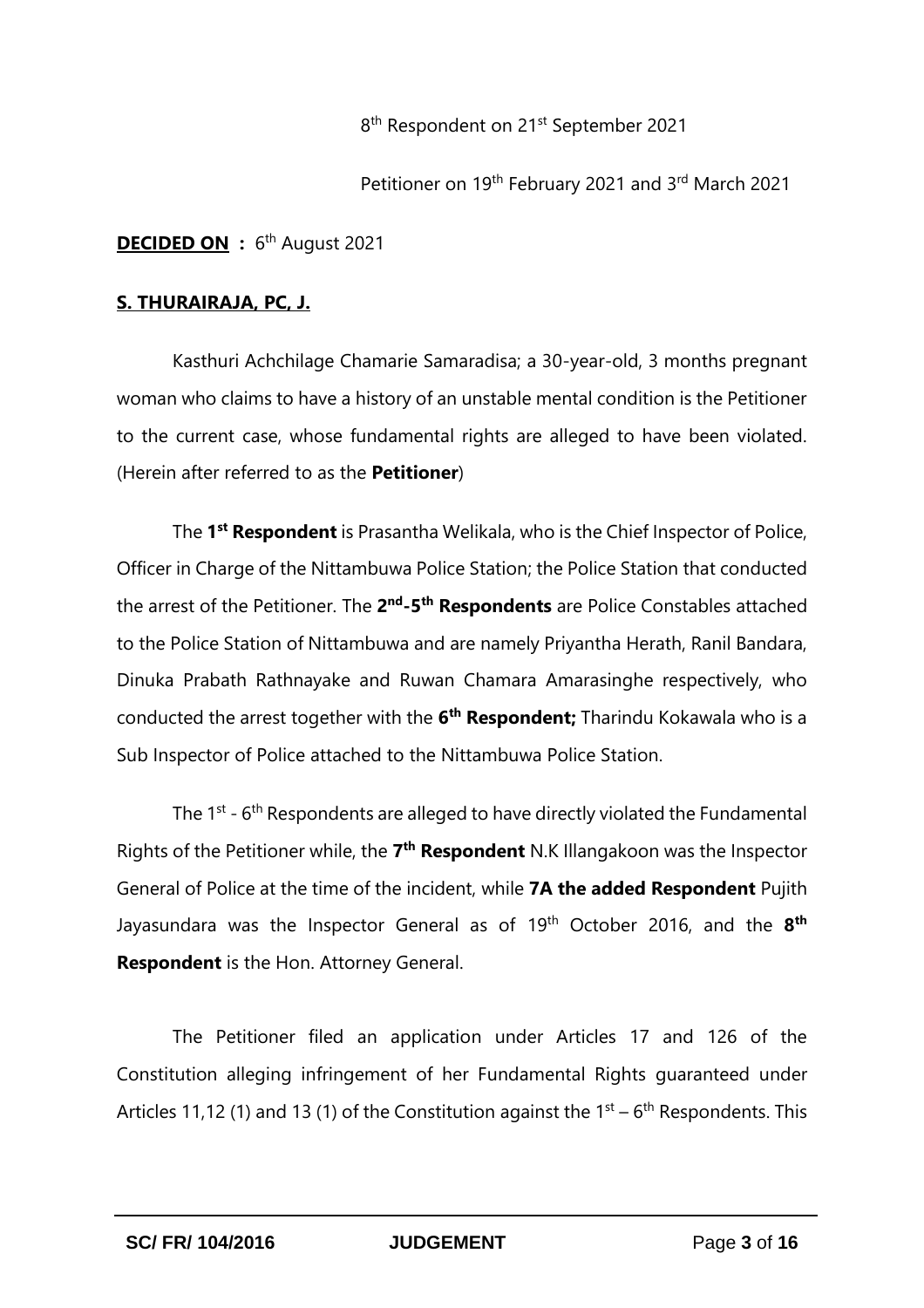Court granted Petitioner leave to proceed under Articles 11,12 (1) and 13 (1) of the Constitution as pleaded.

#### **The Facts**

Considering the significant variances of the facts laid down by both parties, I will first lay down the facts stipulated by the Petitioner, followed by that of the Respondents.

On the 6<sup>th</sup> February 2016, while the Petitioner was on her way to pick her daughter from a tuition class in the Godawela town, a group of men have approached her in a red three-wheeler and attempted to arrest her. As she was hesitant to cooperate, the said individuals have called for the assistance of another group. With the assistance of the second group the Petitioner has been handcuffed and forced into a three-wheeler. The Petitioner claims that she was assaulted by two men who abused her using filthy language while she was being transported. The Petitioner was then brought to the Nittambuwa Police Station.

However, till this point the Petitioner claims that she was unaware of the fact that the said individuals who are the  $2^{nd}$  -  $6^{th}$  Respondents to the case, were Police Constables as they were dressed in civil attire, and further claims that the arrest was taken place without the presence of a Woman Police Constable.

In the Nittambuwa Police Station, the Petitioner has been threatened by the  $2<sup>nd</sup>$  - 6<sup>th</sup> Respondents to sign a document informing her that the same was for the purpose of obtaining bail. The Petitioner also claims that she is a psychiatric patient and when her prescribed medication was brought to her by her father-in-law, the 1<sup>st</sup> - 6<sup>th</sup> Respondents have not permitted it to be given to her.

The Petitioner states that she had then been taken before the 1<sup>st</sup> Respondent in the night, who had threatened to destroy her house while addressing her in foul language.

In the afternoon of  $7<sup>th</sup>$  February 2016, the Petitioner was presented to the Magistrate of Attanagalla for the possession of 7500 ml of illicit liquor, an offence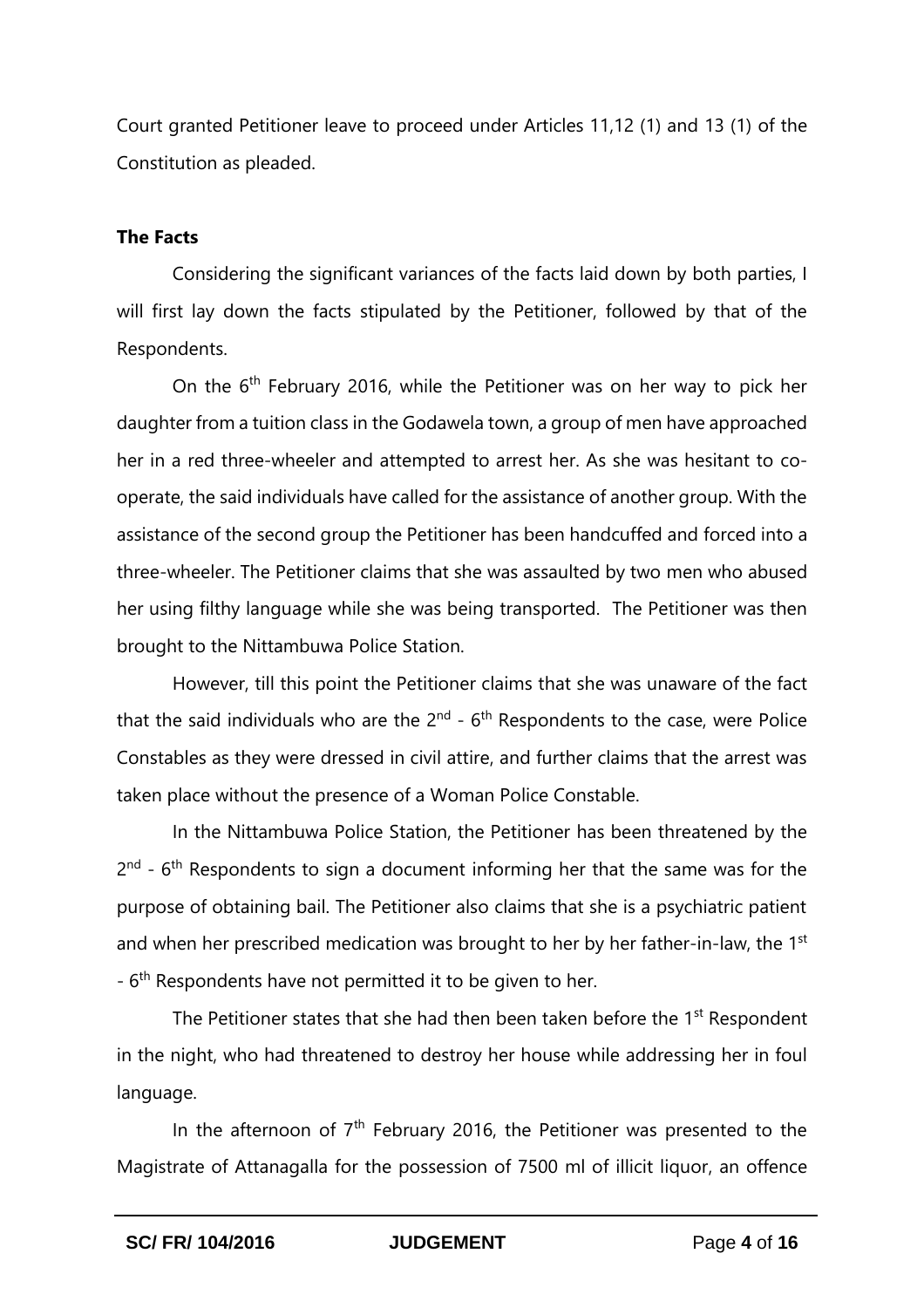punishable under Section 46 (e)/ 47 of the Excise Ordinance No. 36 of 1957 as Amended read with The Increase of Fines Act No. 12 of 2005.

The Petitioner states that she was presented before the Magistrate of Attanagalla by the 1<sup>st</sup> Respondent by a B-Report. Upon examination of the report, it appears to bear the signature of the  $6<sup>th</sup>$  Respondent. The B Report was under the name and address, *'Wijayalath Pedige Damayanthi Darsha'* of '*Ellakade, Puhulegama'*. However, when the Petitioner informed that the above was not her name and address as per her National Identity Card (NIC), the B- Report was amended to also state, *'alias Kasthuri Achchilage Chamarie Samaradisa of No. 20/4, Keenadeniya, Ambepussa'* as stipulated in the NIC of the Petitioner.

The Magistrate enlarged the Petitioner on bail on 7<sup>th</sup> February and fixed the case for the 16<sup>th</sup> February 2016, on which date a charge sheet was served on her and she pleaded not guilty for the said charges.

Following being released on bail by the Magistrate, the Petitioner admitted herself to the Warakapola Base Hospital for treatment for the injuries sustained and for the fear of terrible trauma which could affect her pregnancy. Thereafter, the Petitioner was transferred to the District General Hospital of Kegalle to be examined by the Judicial Medical Officer (JMO).

The husband of the Petitioner on  $7<sup>th</sup>$  February 2016 had lodged a complaint to the Warakapola Police against  $1^{st}$ - 6<sup>th</sup> Respondents and the Petitioner states that the above complaint was however recorded only on the following day. The husband of the Petitioner had also made a complaint to the Human Rights Commission on 11<sup>th</sup> February 2016 for inhuman and degrading treatment suffered by the Petitioner.

The Petitioner claims that the brutal assault on her caused her severe physical pain and resulted in bruises and lacerations on her body and further states that the illegal arrest, remand, and false allegation made against her and the prosecution in the Magistrate Court of Attanagalla caused her humiliation in the eyes of the public, mental pain and resulted in cruel, inhuman, and degrading punishment by 1<sup>st</sup> - 6<sup>th</sup> Respondents.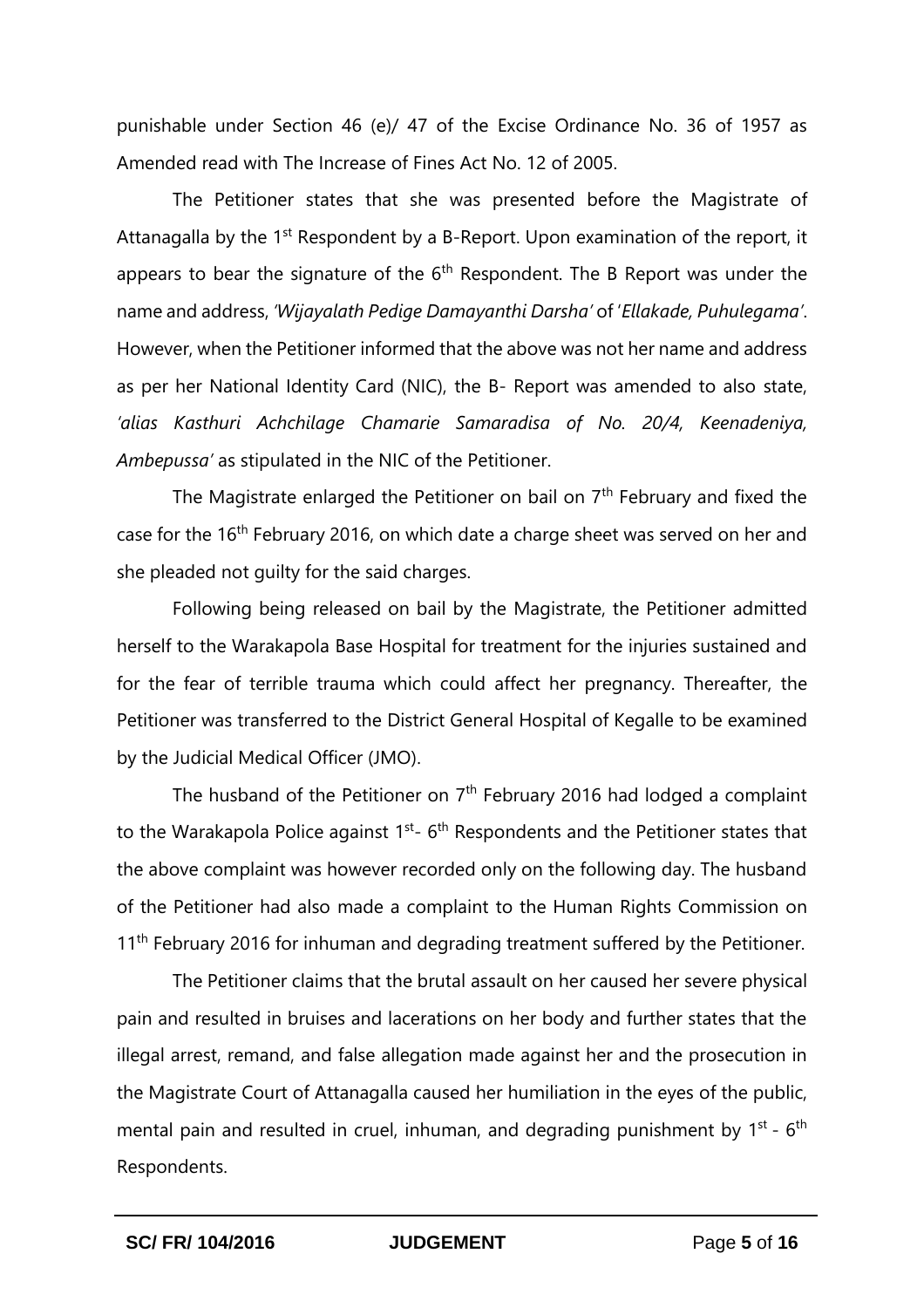Having observed the facts laid down by the Petitioner, the sequence of events as submitted by the Respondents are as follows,

On  $6<sup>th</sup>$  February 2016, the 2<sup>nd</sup> -  $6<sup>th</sup>$  Respondents, along with a Woman Police Constable named Niluka Liyanage (8453) (Hereinafter sometimes referred to as WPC Niluka) had conducted a raid and arrested three suspects including the Petitioner. The other two suspects namely, Hewa Gajamange Milan Chamara was arrested for the possession of Goda (A form of illicit liquor) and Nissanka arachchilage Chandrani was arrested for the possession of Kasippu (illicit liquor). During the raid, while the 2<sup>nd</sup> – 5<sup>th</sup> Respondents had been in civil attire, 6<sup>th</sup> Respondent; the leader of the team had been in Police uniform.

The Respondents state that the arrest of the Petitioner took place as follows. Following intel received from a Private Informer of the  $6<sup>th</sup>$  Respondent, the Petitioner has been located not at the Godawela town but at Weragoda road near the Kahatagala water tank, which is approximately one Kilometer off the main road, being seated on a blue plastic container (can).

The 6<sup>th</sup> Respondent had informed the Petitioner of the need to inspect the plastic container and has proceeded to inspect the same. Following the inspection, the  $6<sup>th</sup>$  Respondent had detected Kasippu (illicit liquor) in the container. He had then informed the Petitioner that she is being arrested for the possession of illicit liquor and had taken steps to arrest her. He had proceeded to measure the container; and has measured 7500 ml of Illicit liquor out of which 750 ml have been separated as a sample. Both the container with the remaining illicit liquor and the sample bottle had been sealed with wax and the official seal had been placed. Additionally, the fingerprint of the Petitioner was also obtained on the wax. The sample had later been sent to The Government Analyst's Department through the Magistrate Court of Attanagalla and the report dated 31<sup>st</sup> March 2016 finds the contents to be illicit liquor.

After the sealing procedure was completed, the Petitioner was instructed to get into the van, but she refused to do the same and instead laid on the ground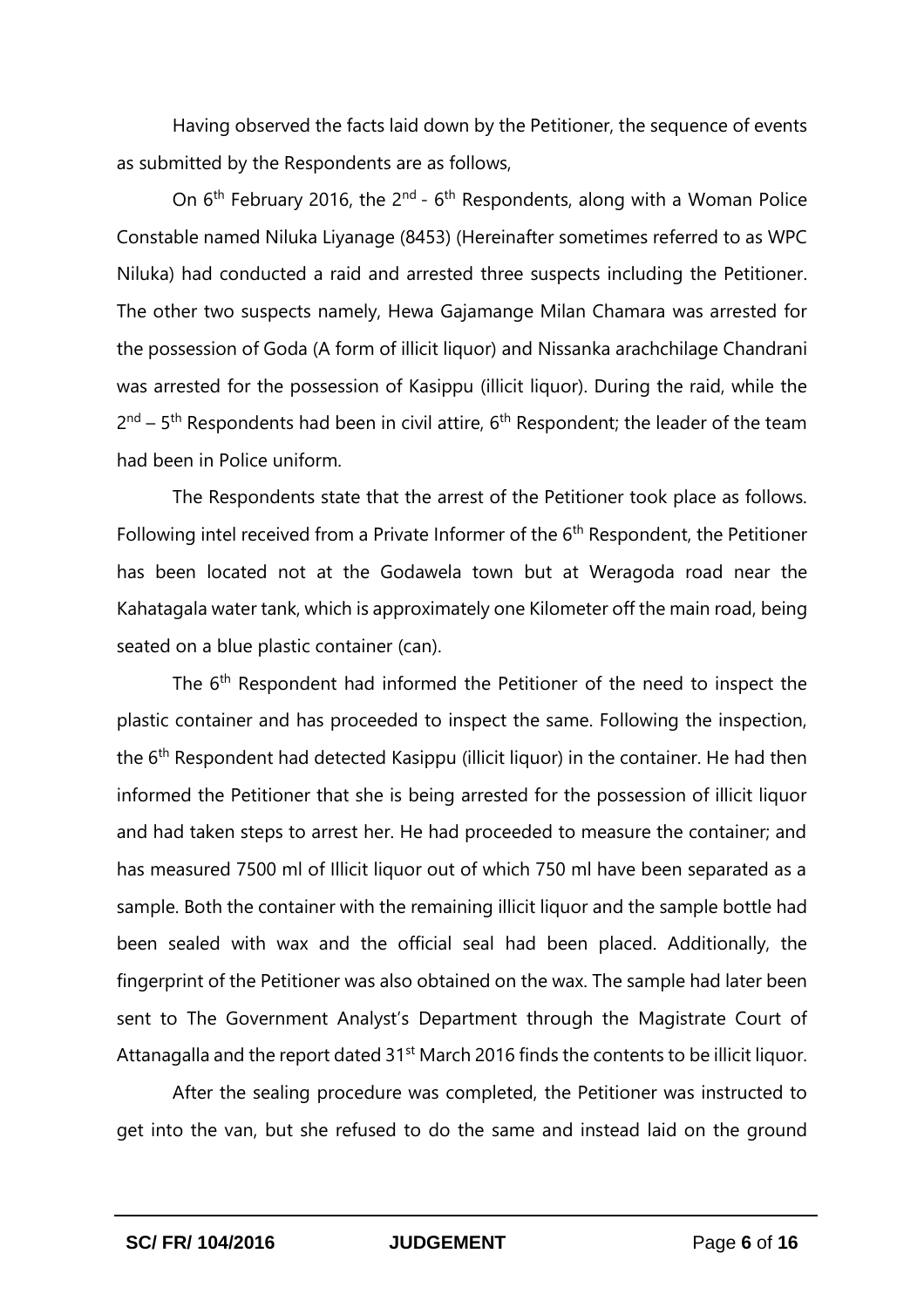screaming and pulling out her hair in a restless manner, thereafter on the instruction of the 6<sup>th</sup> Respondent WPC Niluka has taken the Petitioner to the van.

The 2<sup>nd</sup> - 6<sup>th</sup> Respondents deny any allegations of assault during the arrest and transportation of the Petitioner and have tendered an affidavit by WPC Niluka stipulating that the due procedure was followed during the arrest and while transporting the Petitioner to the Police Station of Nittambuwa, hence no assault had taken place.

The Respondents state that the Petitioner was brought to the Police Station where WPC Niluka had inspected the Petitioner for injuries, and no injuries were found. Since the Petitioner did not have her NIC, the name and address given by her had been entered in the Police Records. The 5<sup>th</sup> Respondent had recorded a statement by the Petitioner, read it over to her and had taken her signature.

Further, the  $2^{nd}$  -  $6^{th}$  Respondents and WPC Niluka state that they were unaware of any medical condition of the Petitioner or that she was dependent on regular medicine as neither the Petitioner nor her husband had informed the Respondents of the above. Contrary to the claim of the Petitioner, the Respondents further state that no one had visited the Petitioner with medicine during police custody and no one has requested the permission of the police to give any such medication to the Petitioner.

In regard to the allegation made against the  $1<sup>st</sup>$  Respondent threatening the Petitioner, according to the  $2^{nd}$  – 6<sup>th</sup> Respondents, the Information Book (IB) Records of the Police Station stipulate that the 1<sup>st</sup> Respondent had left to the Katana Police College at 3.40 pm and had returned to the Nittambuwa Police Station at 8.20 pm following which he had reported off from duty and left to his official residence. Accordingly, the Respondents submit that the 1<sup>st</sup> Respondent was not present on the night of  $6<sup>th</sup>$  February 2016 and deny the allegation made of the Petitioner being produced before him.

Contrary to the statement of the Petitioner that she was presented before the Magistrate of Attanagalla by the 1<sup>st</sup> Respondent, the  $2^{nd}$  – 6<sup>th</sup> Respondents state that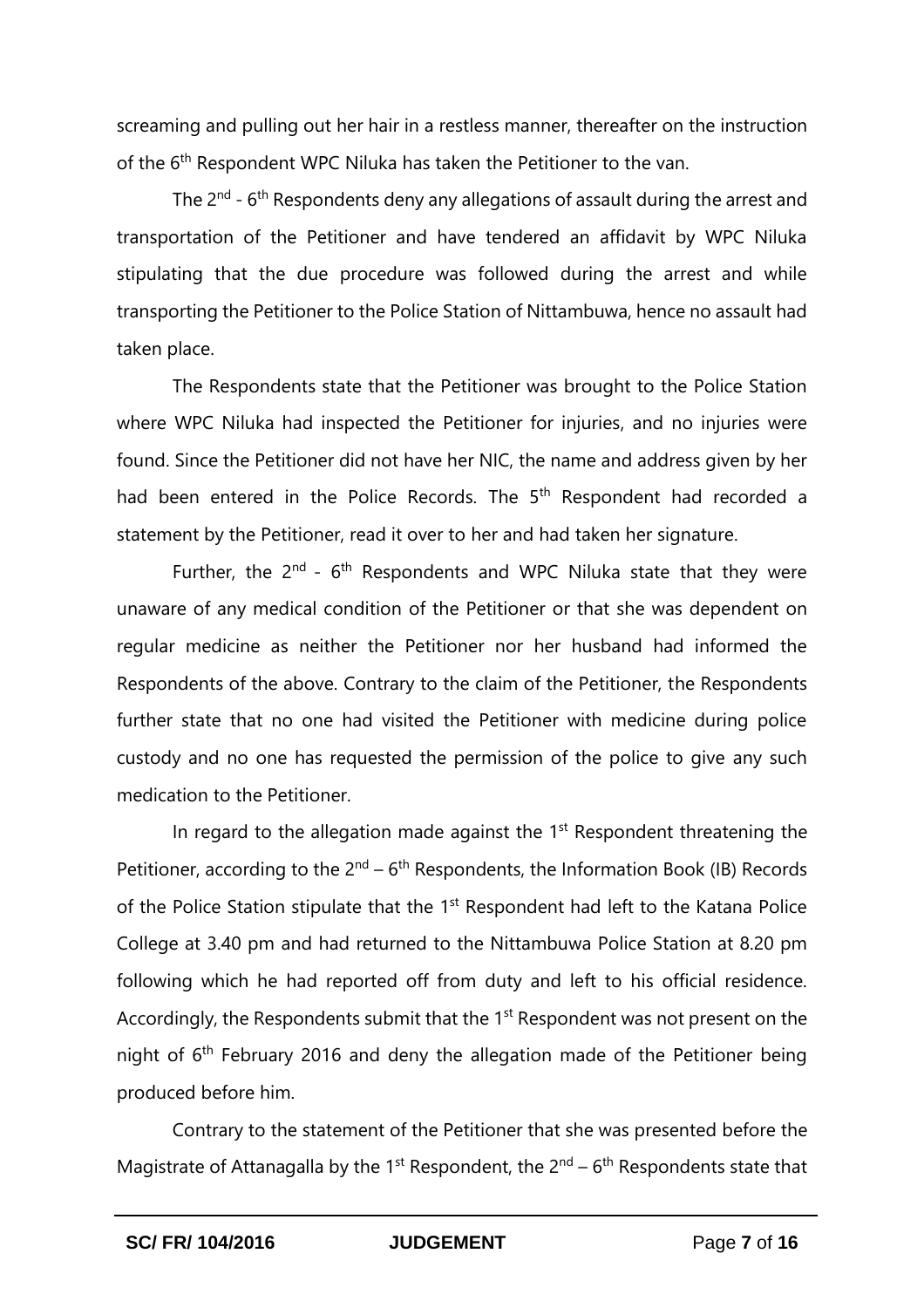the Petitioner was presented before the Magistrate by Police Sergeant Perera (27532) accompanied by WPC Niluka. This has been confirmed by the Police Information Book (IB) records. The Petitioner was produced before the Magistrate Court of Attanagalla, on a B Report which contained her name as provided by her initially. However, three Attorneys at Law who appeared for the Petitioner informed the court that the real name of the Petitioner was not '*Wijayalath Pedige Damayanthi Darsha'* but *'Kasthuri Arachchilage Chamarie Samaradisa'* of *'No. 1, Algamawatta, Danowita'* and that she's pregnant and under medical treatment. Subsequent to it being indicated that the Petitioner has deliberately lied to the Police about her real name and identity the police had proceeded to file an action under Section 402 of the Penal Code against the Petitioner for cheating by impersonation.

Having discussed the sequence of events as per both parties, I will now consider the alleged infringement of the Fundamental Rights of the Petitioner.

#### **Alleged infringement of Article 11 of the Constitution**

Article 11 of the Constitution reads,

*"No person shall be subjected to torture or to cruel, inhuman or degrading treatment or punishment"*

As stipulated prior, it is the contention of the Petitioner that she was assaulted by two male police officers while she was being transported to the Police Station of Nittambuwa. According to the Petitioner the male police officers have been seated on either side of her and have abused her using filthy language. The Petitioner claims that the assault caused her severe physical pain and resulted in bruises and lacerations while the incident following the arrest caused her mental distress. In order to establish the same, the Petitioner has produced extracts from a book maintained for the treatment given at the Warakapola Base Hospital, where the Petitioner was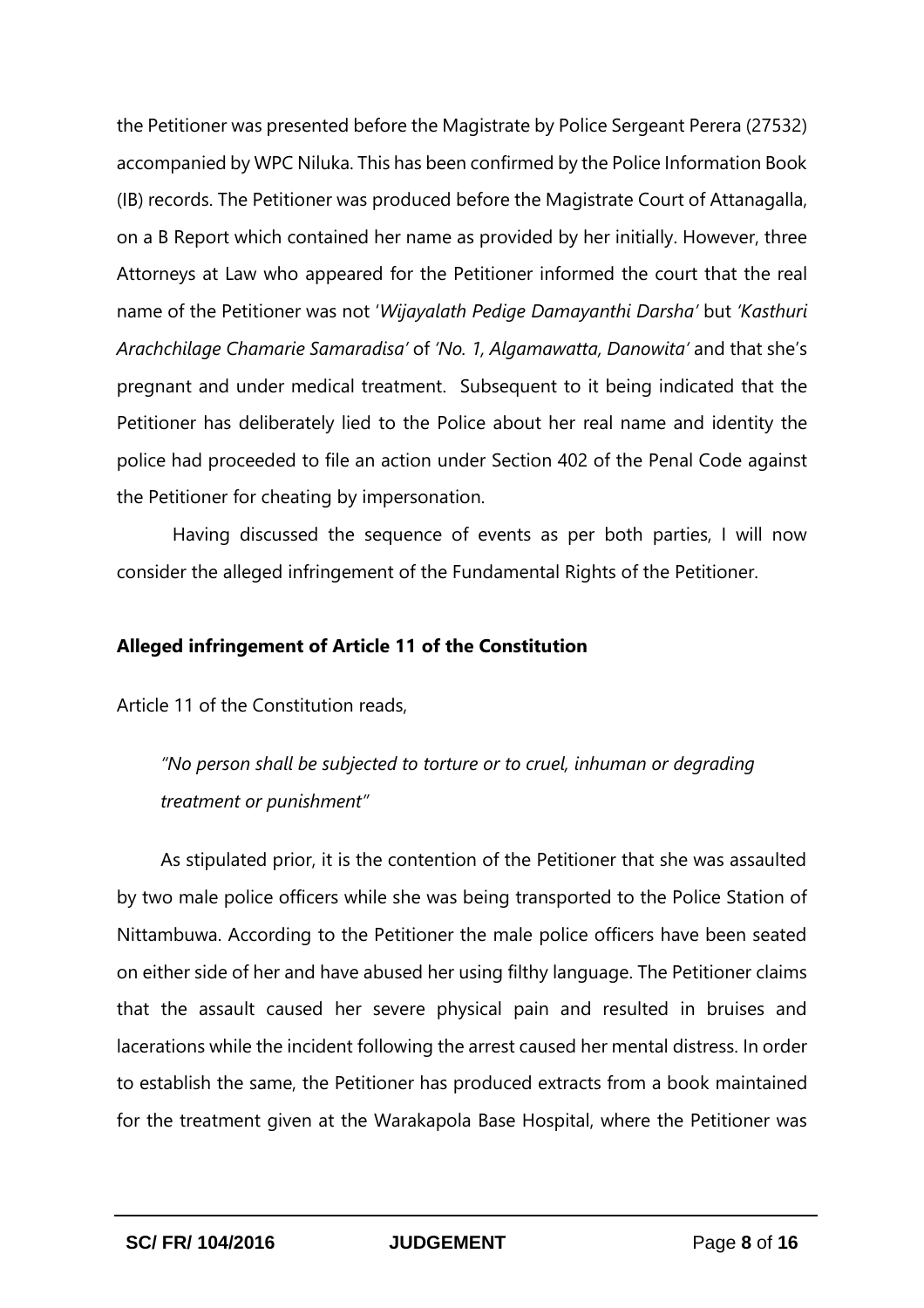admitted following the incident. The record states that the Petitioner was suffering from 'Acute Psychological distress following trauma' following the arrest.

It is well recognized that the term 'Torture' in international Conventions and in the Constitution of Sri lanka, in Article 11 is broadly defined to encompass both injuries in the form of physical and mental nature. However, in establishing torture in terms of Article 11 of the Constitution a higher burden lies on the Petitioner to prove the alleged torture. The standard of proof required in a case of Torture is a balance of probability with a higher level of certainty weighing towards the case of the Petitioner. In the case of **Channa Pieris and Others V. Attorney General and Others (1994) 1 SLR 1** Amarasinghe J commented on the standard of proof as follows,

*'… having regard to the nature and gravity of the issue, a high degree of certainity is required before the balance of probability might be said to tilt in favour of a petitioner endeavouring to discharge his burden of proving that he was subjected to torture or to cruel, inhuman or degrading treatment or punishment; and unless the petitioner has adduced sufficient evidence to satisfy the Court that an act in violation of Article 11 took place, it will not make a declaration that Article 11 of the Constitution did take place.'*

#### *(Emphasis Added)*

This has been confirmed and followed by this court in many instances. In order for the scale of probability to tilt in favour of the Petitioner, it is imperative that the Petitioner corroborate their allegation of torture with credible evidence, in particular, official medical evidence which operate as an unbiased and independent source of evidence.

Reverting to the incident at hand, on  $7<sup>th</sup>$  February 2016 when the Petitioner was produced to the Magistrate of Attanagalla following the arrest on 6<sup>th</sup> February 2016, the Petitioner had been represented by a senior counsel and two junior counsels where the counsels have made submissions on the difference in the name of the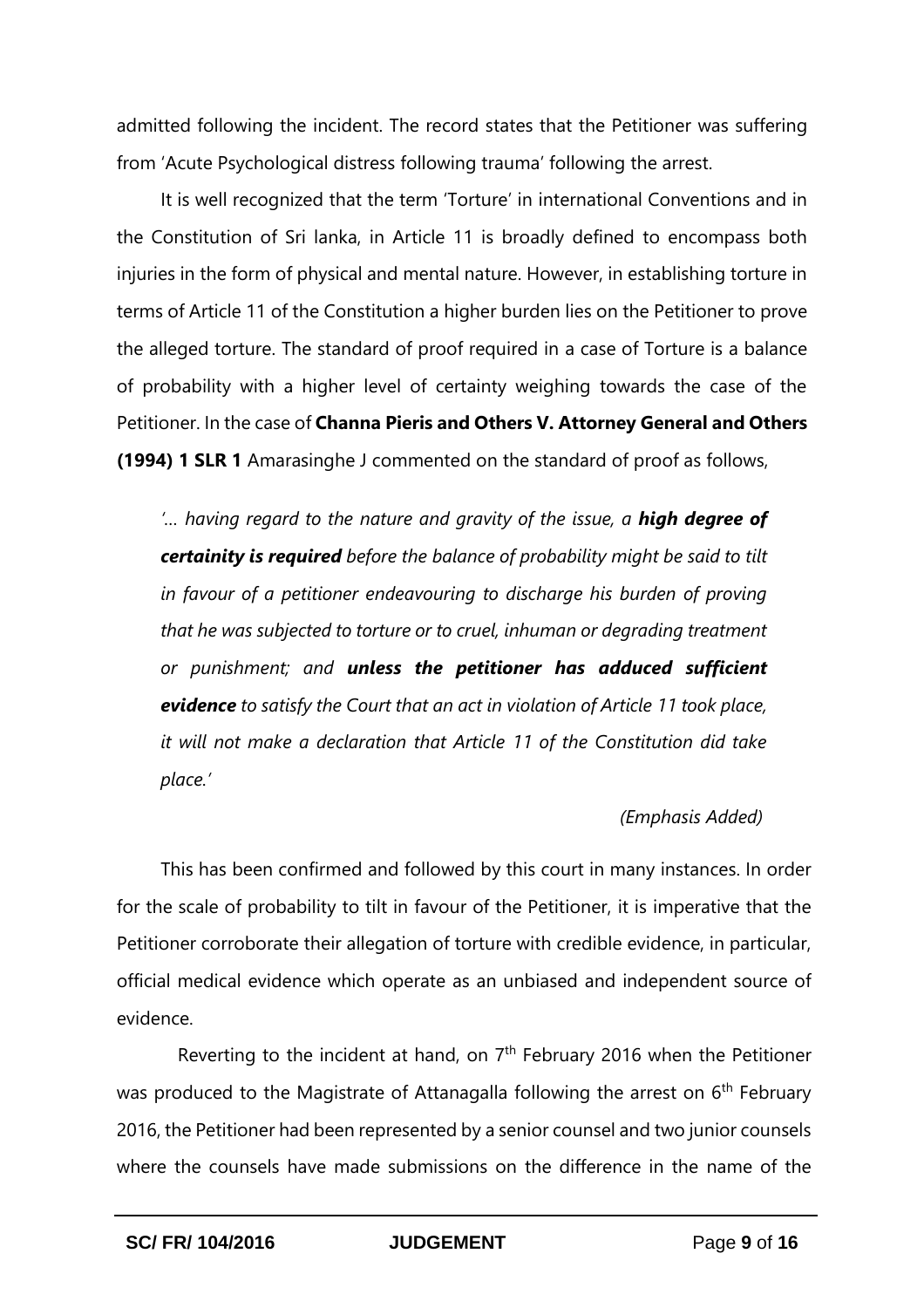Petitioner. However, the counsels have not informed the Magistrate of any assault or injury. Had the magistrate been informed, he would have referred the Petitioner to immediate medical attention including a referral to a Judicial Medical Officer (JMO). Accordingly, if the injuries of the Petitioner were as serious as she claimed them to be, this should have been brought to the attention of the Magistrate. The failure to do so imposes a question on the credibility of the claim of the Petitioner.

However, the Petitioner has later admitted herself to the Warakapola Base Hospital on 7<sup>th</sup> February 2016. Thereafter she has been transferred to the District General Hospital of Kegalle and had been admitted on the following day for JMO and psychiatric referral. Accordingly, she has been duly examined by the Consultant JMO and the Medico – Legal Report (MLR) of the Petitioner as per an examination conducted on the 10<sup>th</sup> February 2016 was submitted before this Court. According to the said MLR the Petitioner has had three injuries which were categorized as non – grievous injuries. The non- grievous injuries were;

- *1. … a healing linear abrasion measured 1 cm over upper front middle region of the right side of the chest, just below the inner end of right collar bone* "
	- *2. … a healing oblique linear abrasion measured 6 cm over left side upper region of the chest*
	- *3. … a healing linear abrasion measured 10 cm over upper outer region of left fore arm "*

The JMO opined those injuries as follows;

- *Injury No.1,2, and 3 due to blunt force trauma*  "
	- *Amount of healing of injuries consistent with given history of date of injuries*
	- *Injuries are non-specific as such cannot be confirmed or ruled out the possibility of history indicated incident (sic)*
	- *Opinion given by the Consultant General Hospital Kegalle revealed her current mental state is normal and she is fit to give evidence in court "*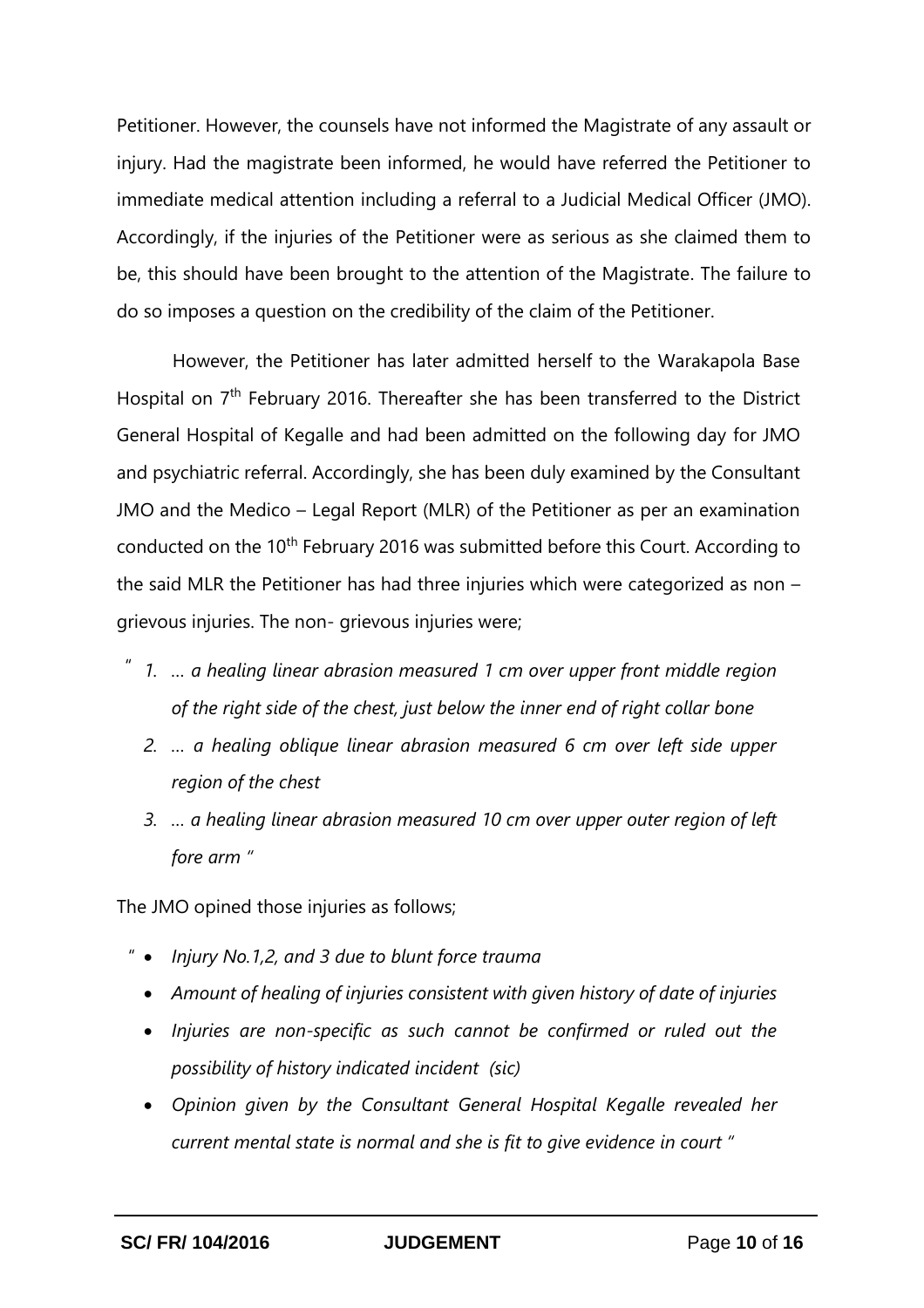Accordingly, in contrast to the allegations of the Petitioner where she claims that the assault caused her '*severe physical pain and resulted in bruises and lacerations',* the MLR only recognizes non-grievous injuries. Further the injuries are not categorised as consistent nor inconsistent with the timeline of the incident, and the injuries cannot be specifically attributed nor ruled out from the incident.

Further, it is the contention of the  $1^{st}$  -  $6^{th}$  Respondents that there is a possibility of the Petitioner self-inflicting the injuries during the time from her release on bail and voluntary admission to the hospital as the Petitioner was not directly referred to a JMO or to the hospital from police custody or by the Magistrate. In addition to the above, there is a possibility that the non-grievous injuries of the Petitioner were a result of her conduct while she resisted arrest by the 2<sup>nd</sup> – 6<sup>th</sup> Respondents.

When considering the nature of injuries stipulated in the MLR and the narration of the incident by the Petitioner, the apparent inconsistencies create a certain doubt in my mind. Accordingly, I find that the Petitioner has not adduced sufficient evidence to satisfy the required threshold to prove the existence of torture on her body.

In assessing the torture in mental form, the Mental State Report issued following the examination on 13<sup>th</sup> February 2016 by the Consultant Psychiatrist of the District General Hospital of Kegalle annexed to the above MLR proves the non – existence of any severe psychological trauma following the incident. It reads,

*"Her current mental state is stable. No Psychological Distress at this movement. She has No feature of Depressive Disorder or Learning Disability or P.T.S.D." (sic)*

Accordingly, while the Petitioner would have had a history of Psychiatric illness, as per the above MLR the Petitioner has not faced any severe psychological distress as a result of the arrest.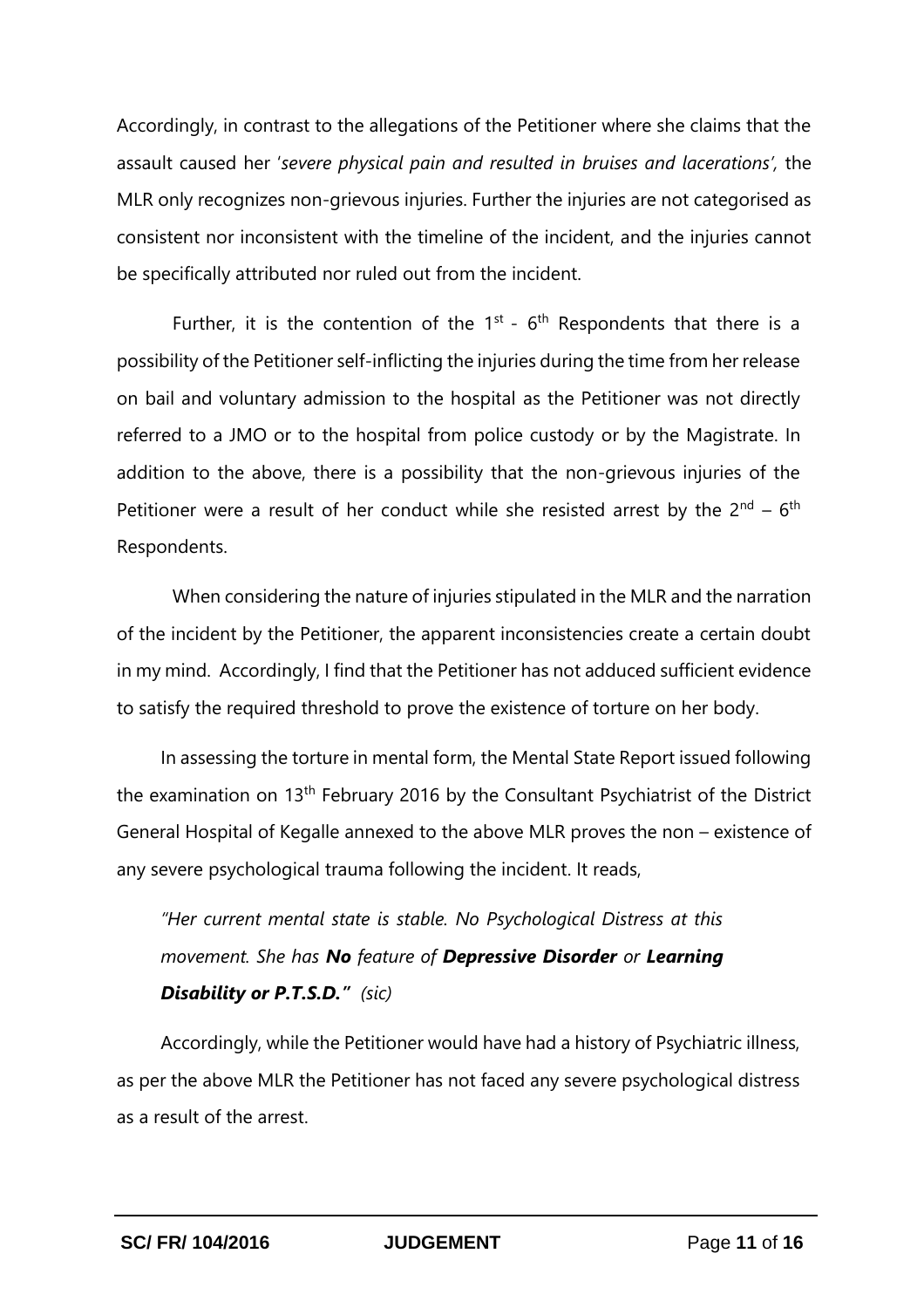Further, the counsel for the  $1<sup>st</sup> - 6<sup>th</sup>$  Respondents submit that a patient of this nature if faced by police torture, the MLR, especially the Mental State Report would have been very serious. Therefore, the Respondents submit that there is no evidence of torture present, which in turn creates a serious doubt in the minds of this Court.

Contrary to the statement of the Petitioner, the findings of this Court in particular the psychiatric report of the Petitioner is adverse to the claim made by her. Considering all above factors, I find that there is no credible evidence of torture. Accordingly, I dismiss the claim under Article 11 of the Constitution.

#### **Alleged infringement of Article 13 (1) of the Constitution**

Article 13 (1) of the Constitution reads,

*"No person shall be arrested except according to procedure established by law. Any person arrested shall be informed of the reason for his arrest "*

It is the contention of the Petitioner that she was forcibly handcuffed by the 2<sup>nd</sup> - 6<sup>th</sup> Respondents and taken to the Nittambuwa Police Station in a Three-Wheeler without the presence of a female police officer and without any reasoning being given.

However contrary to the above, according to the Police Information Books (IB) of the Nittambuwa Police Station, the Petitioner was arrested by a police squad which included a Woman Police Constable; WPC Niluka while on a raid to seize illicit liquor. As per the evidence submitted before this court, the 6<sup>th</sup> Respondent who was attired in uniform has informed the Petitioner of the need to inspect the plastic container (can) beside her. Following the detection of illicit liquor in the plastic container, the  $6<sup>th</sup>$  Respondent has explained the reason for arrest; being in possession of 7500 ml of illicit liquor and has instructed the Petitioner to enter the van to be transported to the Police station.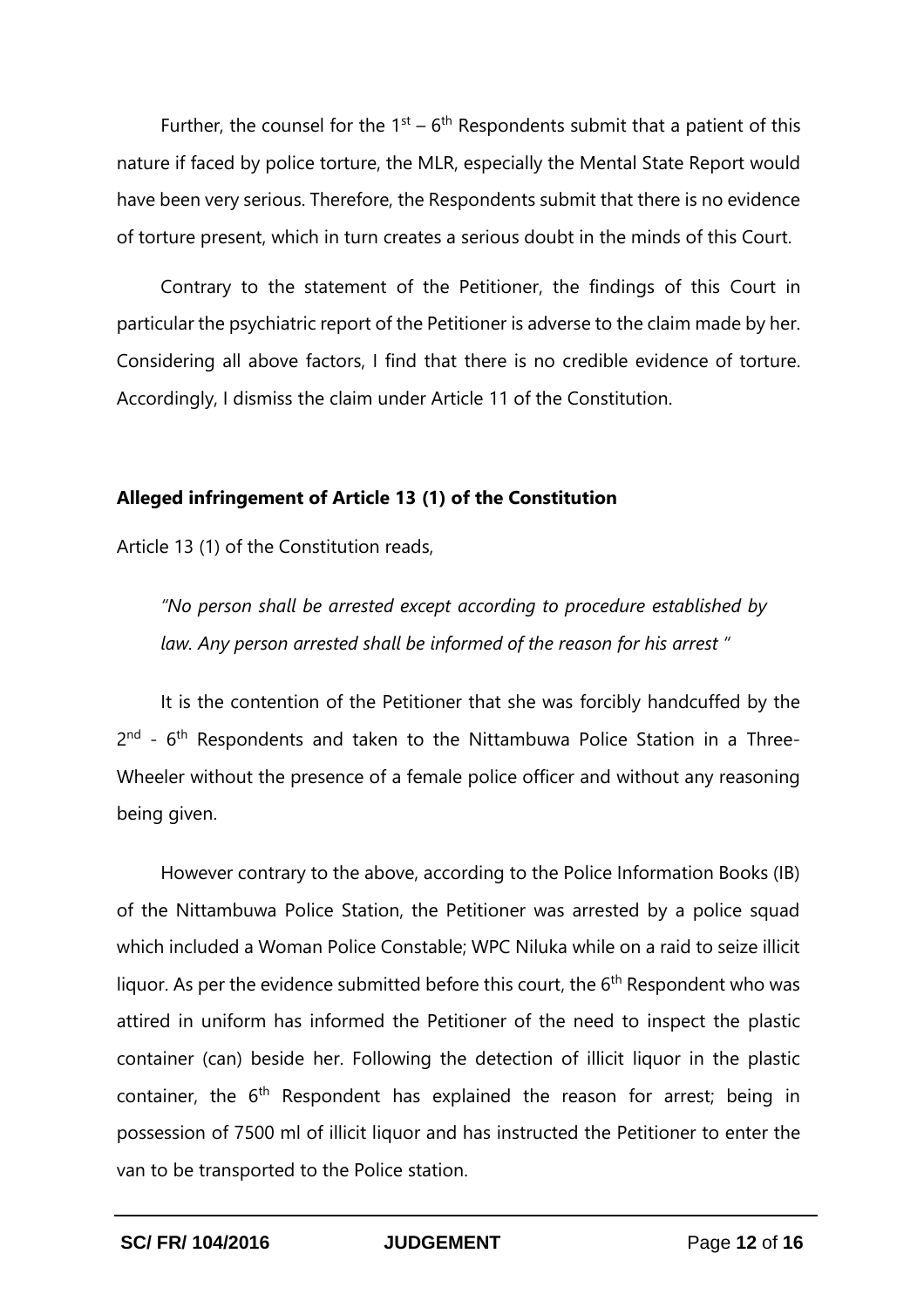However, since the Petitioner resisted arrest, the WPC named Niluka Liyanage (8453) has taken the Petitioner to the van on the instruction of the  $6<sup>th</sup>$  Respondent. Further, according to the affidavit of WPC Niluka and  $2^{nd}$  – 6<sup>th</sup> Respondents, WPC Niluka had been seated with the Petitioner alongside the other female suspect who was arrested during the same raid when the Petitioner was transported to the Nittambuwa Police Station. The above conduct of the  $2^{nd}$  –  $6^{th}$  Respondents have been duly recorded in the police records of the Nittambuwa Police Station and was produced before this court.

Accordingly, when assessing the Police records it is evident that the arrest has been conducted in accordance with the due procedure with a WPC on duty.

Further, in response to a complaint lodged by the Petitioner at the Deputy Inspector General (DIG) DIG Office, Peliyagoda Western Province Office, an inquiry had been held by the DIG Western Province (North), under inquiry reference No. DIG/WPN/4G/NIT/7/16 to determine whether the conduct of the  $2^{nd}$  – 6<sup>th</sup> Respondents was lawful. Accordingly, it has been found that the  $2^{nd} - 6^{th}$ Respondents have acted in accordance with the law and made a lawful arrest in respect of the Petitioner and that there are no grounds for a disciplinary inquiry to be held against the said Respondents.

Considering all available material in this regard there is no evidence to support that the arrest and the transportation of the Petitioner occurred as claimed by the Petitioner. In contrast, the Respondents have submitted sufficient evidence to prove that the Petitioner was arrested in accordance with the law and standard procedure. In light of above I find that there is no violation of Article 13(1) of the Constitution.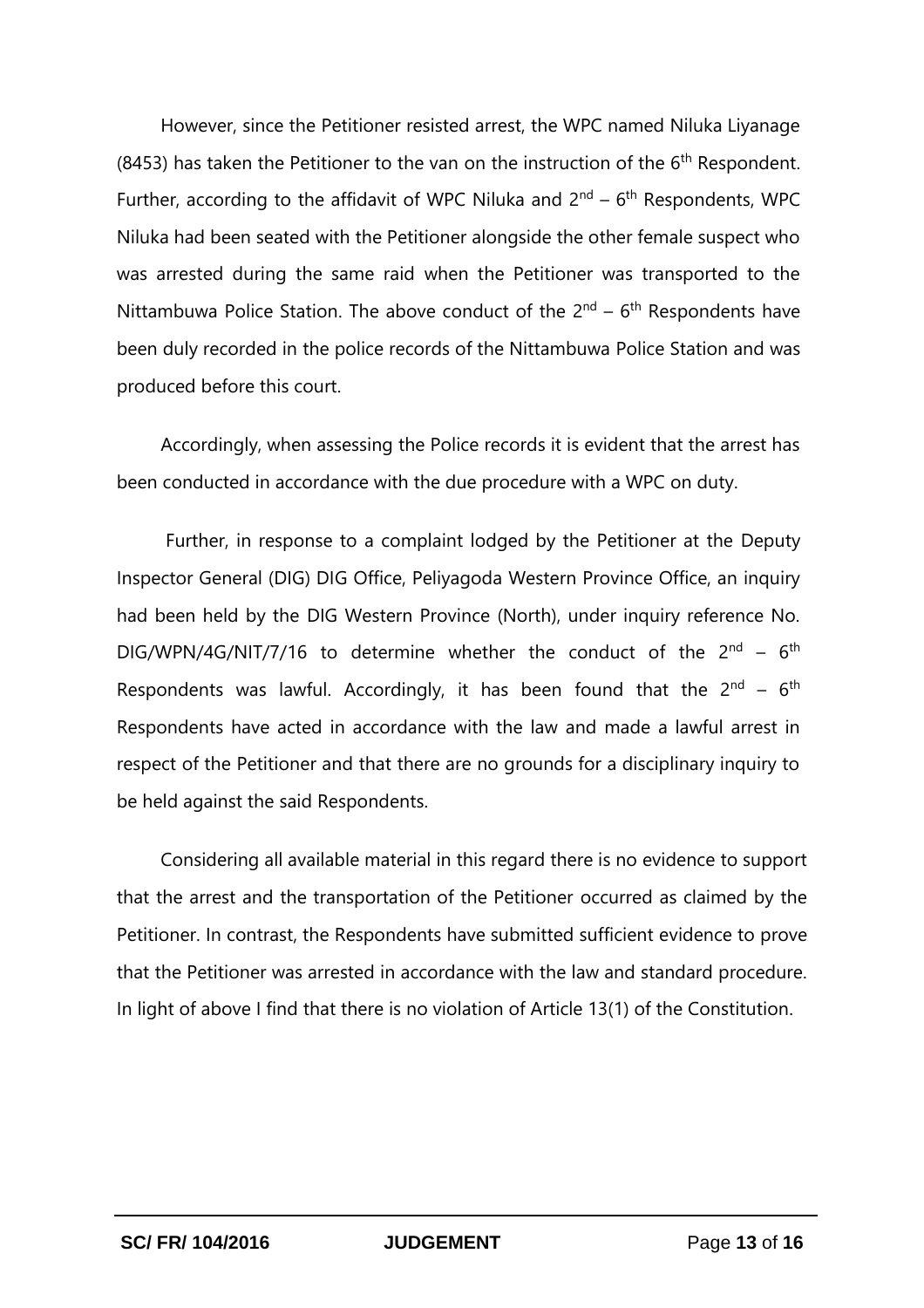# **Alleged infringement of Article 12 (1) of the Constitution**

Article 12(1) of the Constitution reads as follows,

*" All persons are equal before the law and are entitled to the equal protection of the law"* 

Article 12(1) of the Constitution ensures that individuals despite their status in a given circumstance are entitled to equal treatment and equal protection guaranteed by the law. In this context, it is the duty of the executive body; the Police officers to carry out the arrest within the limits of the law, and as stipulated by the law. The executive would also have a duty to ensure that the individual rights of the accused are protected during detention, investigations, searches etc. conducted following the arrest and ensure that the person is dealt with according to the law.

In the instant case, the Petitioner claims that her right to equal protection of the law was violated as she was subject to an illegal arrest. However, as discussed prior, it is established that the arrest of the Petitioner was conducted in accordance with the law.

In considering the events following the arrest, Section 30 of the Code of Criminal Procedure Act No. 15 of 1979 (as Amended) stipulates the right of a woman to be searched by another woman with strict regard to her decency. In the current instance, once the Petitioner was brought to the Nittambuwa Police Station, the Petitioner had been searched by WPC Niluka and had been in the observation of the same WPC and thus had been given the protection guaranteed under the law.

Further the Petitioner, in her Petition claims that her father-in-law who came to visit her at the Police Station with her required medication was denied access to her. The  $2^{nd}$  – 6<sup>th</sup> Respondents and the WPC deny the claim stating that no such person was present at the Police Station and no person had informed the Respondents of any health condition of the Petitioner.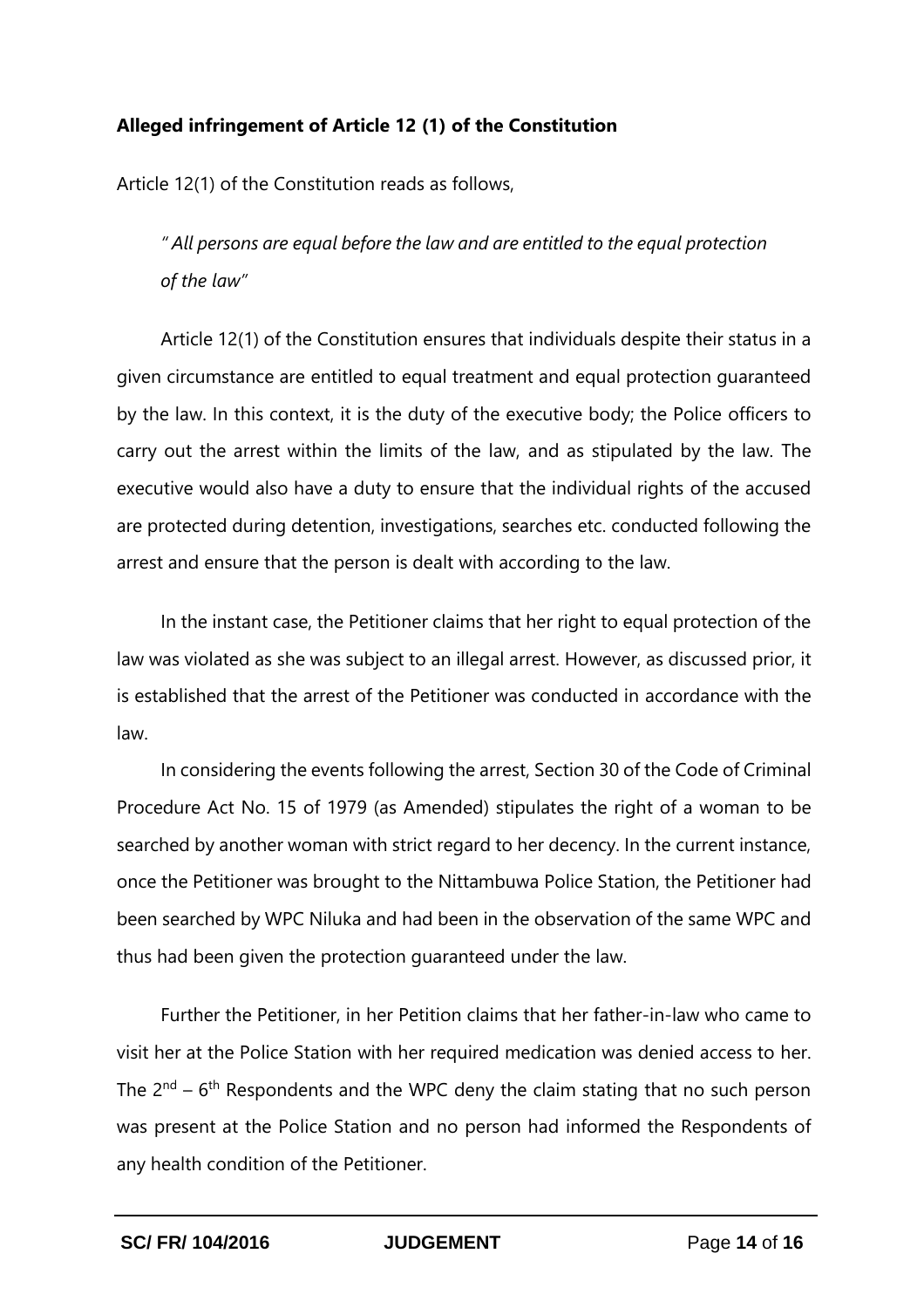Further, it is important to note that in the item 10 of the complaint dated 11<sup>th</sup> February 2016 made by the husband of the Petitioner to the Human Rights Commission, in the slot reserved for persons visited the victim during police custody, there is no reference made to the father-in-Law of the Petitioner having visited the Nittambuwa Police Station. Thus, there are discrepancies between the account of events provided by the Petitioner and the evidence before this court which diminishes the credibility of the Petitioner and her claim.

Finally, the Petitioner had been transported to the Magistrate Court of Attanagalla by a Police Sergeant along with the WPC. It is evident that the Petitioner has been treated according to the law and had been given equal protection as stipulated by the law. Accordingly, all her rights have been appropriately safe guarded and there is no violation of rights and inequal treatment.

## **Decision**

I have carefully considered all material before this Court and find that the police have documented all incidents from the moment of arrest until producing the Petitioner before the Magistrate and I have no reason to create a doubt in those official records.

Therefore, by the said records and evidence submitted before this Court it is evident that the 1<sup>st</sup> Respondent; Prasantha Welikala has conducted himself in accordance with the law in his capacity as the Officer in charge of the Nittambuwa Police Station and the 2<sup>nd</sup> Respondent Priyantha Herath, 3<sup>rd</sup> Respondent Ranil Bandara, **4 th Respondent** Dinuka Prabath Rathnayake, **5 th Respondent;** Ruwan Chamara Amarasinghe being Police Constables and the **6 th Respondent** Tharindu Kokawala being the Sub Inspector who participated in the raid, have carried out the arrest and their duties following the arrest in accordance with the law, securing the rights of the Petitioner.